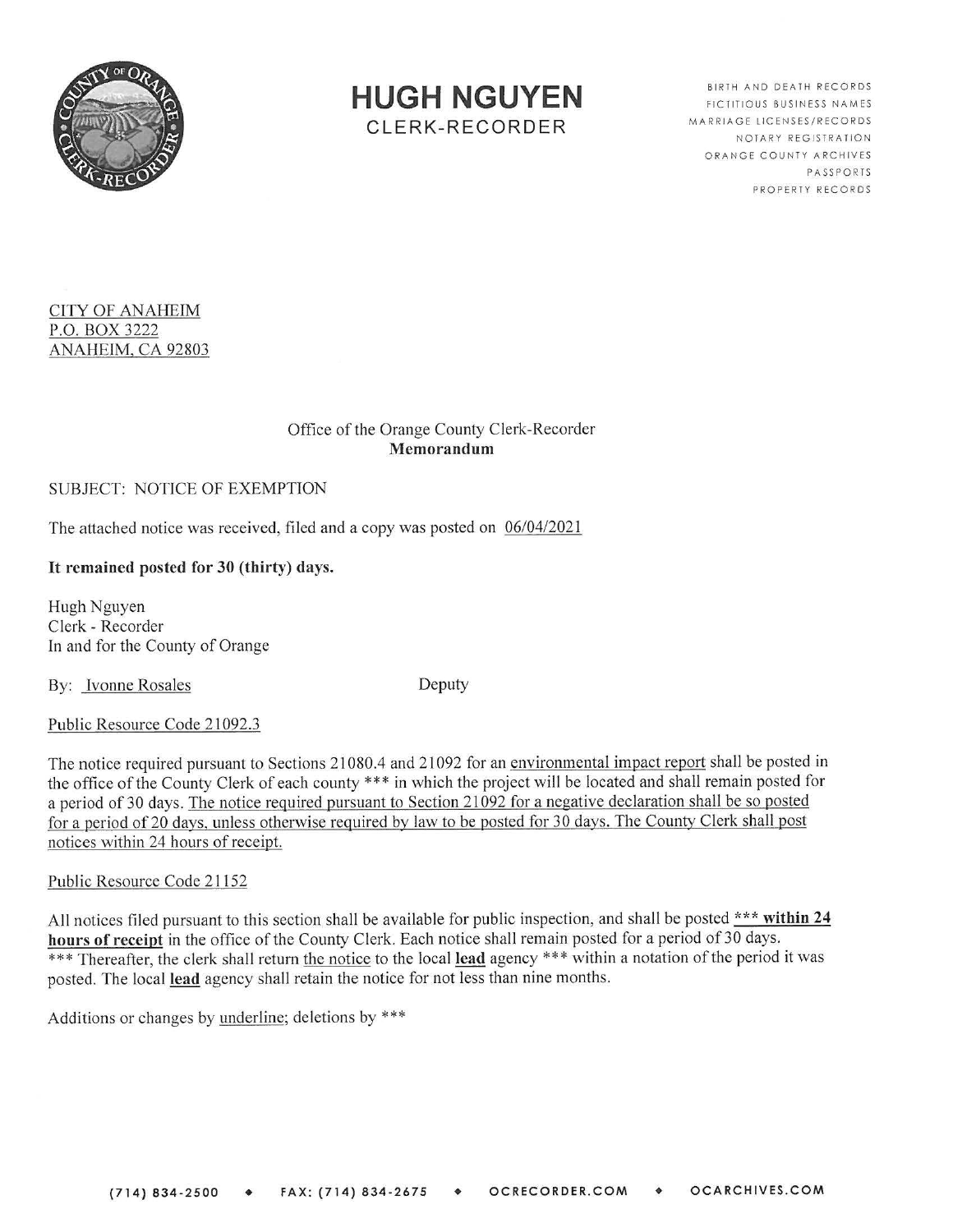| 8Y. | POSTED<br><b>JUN 0 4 2021</b><br>HUGH NGUYEN, CLERK-RECORDER                                                                                                                                                                                                                                                                                                                                                                                                                                                                                                                                                                                                                                                                                                                                                                                                                                                                                                                                                                                                                                                                                                    | FILED<br><b>JUN 04 2021</b><br>HUGH NGUYEN, CLERK-RECORDER<br><b>DEPUTY</b><br>DEPUTY BY:<br>$\sim$ $\sim$<br><b>CITY OF ANAHEIM</b><br>NOTICE OF EXEMPTION                                                   | Recorded in Unicial Records, Urange County<br>Hugh Nguyen, Clerk-Recorder<br>50.00<br>1 2 8 8 0 0 0<br>R D D<br>202185000426 11:31 am 06/04/21<br>415 NC-1 Z01 |  |  |
|-----|-----------------------------------------------------------------------------------------------------------------------------------------------------------------------------------------------------------------------------------------------------------------------------------------------------------------------------------------------------------------------------------------------------------------------------------------------------------------------------------------------------------------------------------------------------------------------------------------------------------------------------------------------------------------------------------------------------------------------------------------------------------------------------------------------------------------------------------------------------------------------------------------------------------------------------------------------------------------------------------------------------------------------------------------------------------------------------------------------------------------------------------------------------------------|---------------------------------------------------------------------------------------------------------------------------------------------------------------------------------------------------------------|----------------------------------------------------------------------------------------------------------------------------------------------------------------|--|--|
|     | ☑<br>To:<br>From:                                                                                                                                                                                                                                                                                                                                                                                                                                                                                                                                                                                                                                                                                                                                                                                                                                                                                                                                                                                                                                                                                                                                               | Orange County Clerk Recorder<br>County Administration South<br>601 N Ross Street,<br>Santa Ana, CA 92701<br>City of Anaheim<br><b>Planning Department</b><br>200 S. Anaheim Blvd, MS 162<br>Anaheim, CA 92805 | ☑<br>Office of Planning and Research<br>1400 Tenth Street, Room 121<br>Sacramento, CA 95814                                                                    |  |  |
|     | PROJECT TITLE & FILE NUMBER:<br>Wingstop                                                                                                                                                                                                                                                                                                                                                                                                                                                                                                                                                                                                                                                                                                                                                                                                                                                                                                                                                                                                                                                                                                                        |                                                                                                                                                                                                               |                                                                                                                                                                |  |  |
|     |                                                                                                                                                                                                                                                                                                                                                                                                                                                                                                                                                                                                                                                                                                                                                                                                                                                                                                                                                                                                                                                                                                                                                                 | DEV2021-00045/CUP2021-06098/PCN2021-00156<br><b>PROJECT LOCATION - Specific:</b><br>212 S. State College Boulevard                                                                                            |                                                                                                                                                                |  |  |
|     | <b>PROJECT LOCATION - City/County:</b><br>City of Anaheim, Orange County, California                                                                                                                                                                                                                                                                                                                                                                                                                                                                                                                                                                                                                                                                                                                                                                                                                                                                                                                                                                                                                                                                            |                                                                                                                                                                                                               |                                                                                                                                                                |  |  |
|     | PROJECT DESCRIPTION: The proposed project is a request to allow a restaurant with sales of beer and wine for on<br>premises consumption, within a vacant tenant space, in an existing 381,000 square foot retail center.<br>PUBLIC AGENCY APPROVING PROJECT: City of Anaheim                                                                                                                                                                                                                                                                                                                                                                                                                                                                                                                                                                                                                                                                                                                                                                                                                                                                                    |                                                                                                                                                                                                               |                                                                                                                                                                |  |  |
|     | PROJECT APPLICANT:                                                                                                                                                                                                                                                                                                                                                                                                                                                                                                                                                                                                                                                                                                                                                                                                                                                                                                                                                                                                                                                                                                                                              | Daniel Sonenshine<br>Far West Restaurant Group, LLC<br>1675 Scenic Drive, Suite 150<br>Costa Mesa, CA 92626                                                                                                   | Phone: 714-868-7000                                                                                                                                            |  |  |
|     | <b>EXEMPT STATUS:</b>                                                                                                                                                                                                                                                                                                                                                                                                                                                                                                                                                                                                                                                                                                                                                                                                                                                                                                                                                                                                                                                                                                                                           | Ministerial (Section 21080(b)(1); 15268)<br>口<br>Declared Emergency (Section 21080(b)(3))<br>□<br>Emergency Project (Section 21080(b)(2))<br>□<br>☑<br>Statutory Exemption.<br>□<br>□<br>Other:               | Categorical Exemption. Class 1, Section 15301, Existing Facilities                                                                                             |  |  |
|     | REASONS WHY PROJECT IS EXEMPT: The Planning Commission evaluated the project's potential environmental<br>impacts and determined that the proposed project qualifies for a Class I Categorical Exemption from the California<br>Environmental Quality Act (CEQA). The Class 1 exemption consists of the repair, maintenance, and/or minor alteration<br>of existing public or private structures or facilities, involving negligible or no expansion of the use beyond that existing<br>at the time of this determination. The proposed project is a request to a restaurant with sales of beer and wine for on<br>premises consumption, within a vacant tenant space, in an existing 381,000 square foot retail center. Pursuant to Section<br>15300.2 (c) and 15301 of Title 14 of the California Code of Regulations, there are no unusual circumstances in respect to<br>the proposed project for which staff would anticipate a significant effect on the environment and, therefore, the proposed<br>project would be categorically exempt from the provisions of CEQA.<br>PHONE: (714)-765-4947<br>STAFF CONTACT PERSON: Thomas Gorham, Contract Planner |                                                                                                                                                                                                               |                                                                                                                                                                |  |  |
|     |                                                                                                                                                                                                                                                                                                                                                                                                                                                                                                                                                                                                                                                                                                                                                                                                                                                                                                                                                                                                                                                                                                                                                                 |                                                                                                                                                                                                               |                                                                                                                                                                |  |  |

|                                                                      | Principal Planner | June 04, 2021 |
|----------------------------------------------------------------------|-------------------|---------------|
| Authorized Signature – Susan Kim<br>Planning and Building Department | Title             | Date          |

Signed by Lead Agency  $\triangledown$ 

Signed by Applicant  $\Box$